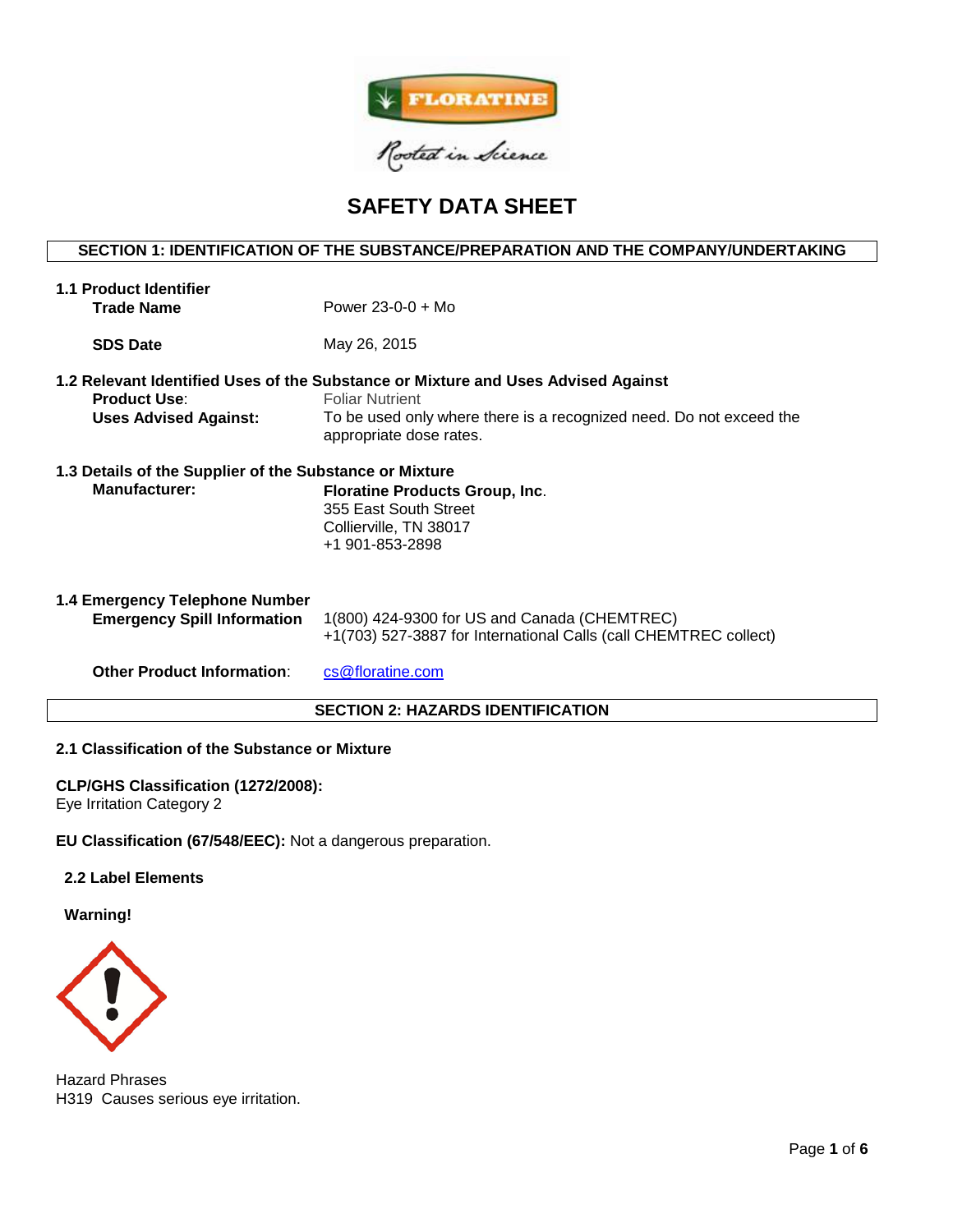Precautionary Phrases: P264 Wash thoroughly after handling. P280 Wear eye protection. P305 + P351 + P338 IF IN EYES: Rinse cautiously with water for several minutes. Remove contact lenses, if present and easy to do. Continue rinsing. P337 + P313 If eye irritation persists: Get medical attention.

## **2.3 Other Hazards:** None

## **SECTION 3: COMPOSITION/INFORMATION ON INGREDIENTS**

#### **3.2 Mixtures**

| <b>Chemical Name</b>                     | <b>CAS Number /</b><br><b>EINECS Number /</b><br><b>REACH Reg.</b><br><b>Number</b> | $%$ (w/w) | <b>EU Classification</b><br>(67/548/EEC) | <b>CLP/GHS Classification</b><br>(1272/2008) |
|------------------------------------------|-------------------------------------------------------------------------------------|-----------|------------------------------------------|----------------------------------------------|
| Urea Ammonium<br><b>Nitrate Solution</b> | 6484-52-2<br>229-347-8                                                              | $<$ 20%   | O, Xi R8, R36                            | Ox. Sol. 3 (H272)<br>Eye Irrit. 2 (H319)     |
| Sodium Molybdate                         | 7631-95-0 /<br>7631-95-0                                                            | $< 1\%$   | Not dangerous                            | Not hazardous                                |

See Section 16 for full text of GHS.

## **SECTION 4: FIRST AID MEASURES**

#### **4.1 Description of First Aid Measures**

#### **First Aid**

**Eye contact:** Immediately flush eye with water for at least 15 minutes while lifting the upper and lower lids. Seek medical attention.

**Skin contact:** Wash with soap and water. Get medical attention if irritation develops.

- **Inhalation:** Remove victim to fresh air. Get medical attention if irritation persists.
- **Ingestion:** Do not induce vomiting unless directed to do so my medical personnel. If the person is alert, have them rinse their mouth with water and sip one glass of water. Call a poison center of physician for advice. Never give anything my mouth to an unconscious or drowsy person.

**See Section 11 for more detailed information on health effects.**

**4.2 Most Important symptoms and effects, both acute and delayed:** Causes eye irritation. Prolonged skin contact may cause irritation. Ingestion may cause gastrointestinal irritation with nausea and diarrhea.

**4.3 Indication of any immediate medical attention and special treatment needed**: Immediate medical attention should not be needed unless large amounts are swallowed.

#### **SECTION 5: FIREFIGHTING MEASURES**

**5.1 Extinguishing Media:** Use any media that is suitable for the surrounding fire. Water can be used to cool fire exposed containers

## **5.2 Special Hazards Arising from the Substance or Mixture**

**Unusual Fire and Explosion Hazards:** Possible oxidizer when dry. Dry material in contact with combustible materials may cause fire or accelerate burning if involved in fire. **Combustion Products:** Nitrogen oxides and ammonia.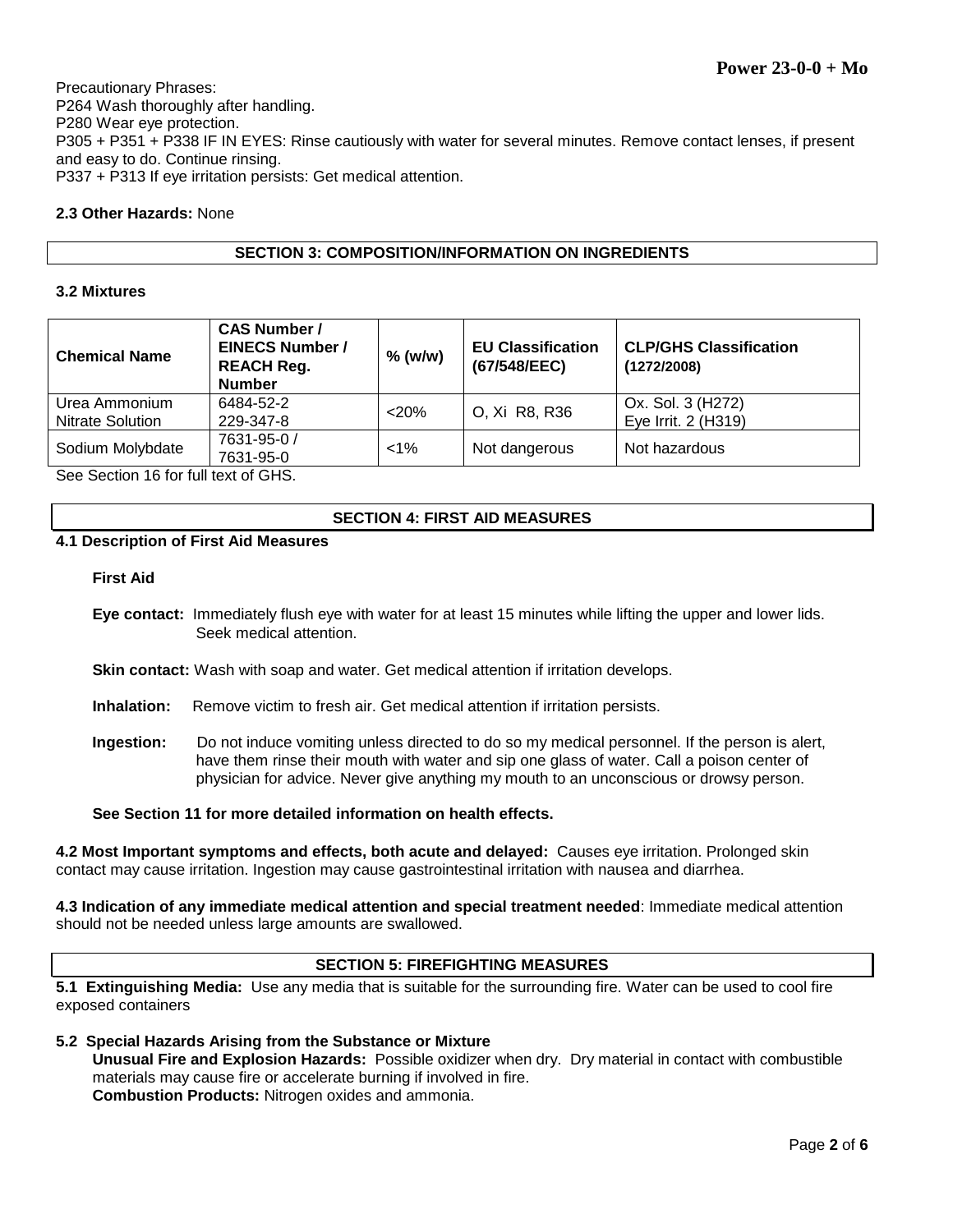## **Power 23-0-0 + Mo**

**5.3 Advice for Fire-Fighters:** Self-contained breathing apparatus and protective clothing should be worn in fighting fires involving chemicals. Determine the need to evacuate or isolate the area according to your local emergency plan. Use water spray to keep fire exposed containers cool.

## **SECTION 6: ACCIDENTAL RELEASE MEASURES**

#### . **6.1 Personal Precautions, Protective Equipment and Emergency Procedures:**

Wear appropriate protective equipment. Avoid direct contact with spilled material.

#### **6.2 Environmental Precautions:**

Prevent entry in storm sewers and waterways. Report spill as required by local and national regulations.

#### **6.3 Methods and Material for Containment and Cleaning Up:**

Collect with an inert absorbent material and place in an appropriate container for disposal. Wash spill site with water. Contain large spills and collect as much liquid as possible into containers for use. Do not use combustible materials such as paper towels to collect spills.

#### **6.4 Reference to Other Sections:**

Refer to Section 8 for personal protective equipment and Section 13 for disposal information.

## **SECTION 7: HANDLING and STORAGE**

## **7.1 Precautions for Safe Handling**:

Avoid eye and prolonged skin contact. Use with adequate ventilation. Use reasonable care in handling. Do not eat, drink or smoke while using product. Wash thoroughly with soap and water after handing. Do not allow material to dry on clothing or other combustible materials.

#### **7.2 Conditions for Safe Storage, Including any Incompatibilities**:

Protect containers from physical damage. Keep from freezing. Keep containers closed. Empty containers retain product residues. Follow all SDS precautions in handling empty containers. Store away from food and feed. Store away from reducing agents.

#### **7.3 Specific end use(s):**

**Industrial uses:** None identified **Professional uses:** Foliar Nutrient

## **SECTION 8: EXPOSURE CONTROLS/PERSONAL PROTECTION**

#### **8.1 Control Parameters:**

| <b>Chemical Name</b>                                     | <b>US OEL</b>                                                            | EU IOEL          | UK OEL                       | <b>Biological Limit</b><br>Value |
|----------------------------------------------------------|--------------------------------------------------------------------------|------------------|------------------------------|----------------------------------|
| Urea Ammonium<br>Nitrate Solution                        | None Established                                                         | None Established | None Established             | None Established                 |
| Sodium Molybdate (as<br>molybdenum soluble<br>compounds) | $0.5 \text{ mg/m}3$ TWA<br>(respirable) ACGIH<br>TLV<br>5 mg/m3 OSHA PEL | None Established | 5 mg/m3 TWA<br>10 mg/m3 STEL | None Established                 |

#### **8.2 Exposure Controls:**

**Recommended Monitoring Procedures:** None.

**Appropriate Engineering Controls:** Good outdoor ventilation should be adequate under normal conditions.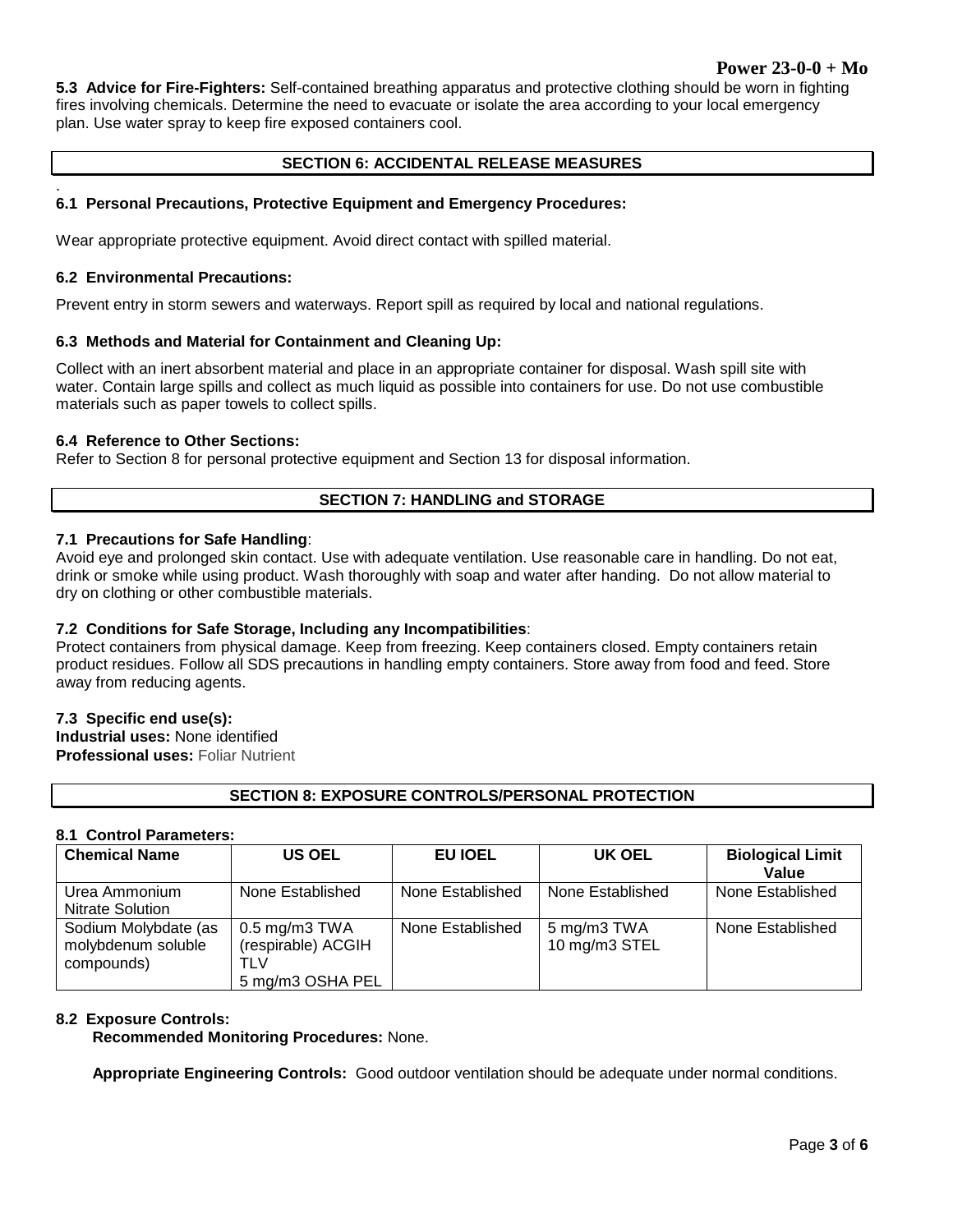#### **Personal Protective Measurers**

**Eye/face Protection:** Chemical goggles recommended to avoid eye contact.

**Skin Protection:** Impervious clothing is recommended if needed to avoid prolonged/repeated skin contact.

**Hands:** Impervious gloves are recommended if needed to avoid prolonged/repeated skin contact.

**Respiratory Protection:** None needed under normal use conditions with adequate ventilation. If mists are irritating, an approved particulate respirator can be used. Use respirators in accordance with local and national regulations.

**Other protection:** Suitable washing facilities should be available in the work area.

#### **SECTION 9: PHYSICAL and CHEMICAL PROPERTIES**

#### **9.1 Information on basic Physical and Chemical Properties**

**Appearance:** Light Brown Liquid **Communist Codor:** Slight ammonia odor. **Odor Threshold:** Not applicable **pH: 7.7 Melting/Freezing Point: Not available <b>Boiling Point: 104-110°C Flash Point:** None **Evaporation Rate:** Not available **Lower Flammability Limit:** None **Upper Flammability Limit:** None **Vapor Density(Air=1):** Not available **Relative Density:** 1.196 **Viscosity:** Not established **Explosive Properties:** None **Oxidizing Properties: None <b>Specific Gravity (H<sub>2</sub>O= 1):** 1.196 **Molecular Formula:** Mixture **Molecular Weight:** Mixture

**Vapor Pressure:** Greater than 1

**Solubility:** Complete **Octanol/Water Partition Coefficient:** Not established **Autoignition Temperature:** Not applicable **Decomposition Temperature: Not applicable** 

**9.2 Other Information:** None available

## **SECTION 10: STABILITY and REACTIVITY**

**10.1 Reactivity:** Not reactive under normal conditions

**10.2 Chemical Stability:** Stable.

**10.3 Possibility of Hazardous Reactions:** When heated to decomposition, it may produce vapors containing nitrogen oxide and ammonia. Pumps operated with block discharge have been known to detonate.

**10.4 Conditions to Avoid:** Avoid excessive heat.

**10.5 Incompatible Materials:** Incompatible with reducing agents.

**10.6 Hazardous Decomposition Products:** Thermal decomposition may produce nitrogen oxide and ammonia.

## **SECTION 11: TOXICOLOGICAL INFORMATION**

#### **11.1 Information on Toxicological Effects:**

**Potential Health Effects:**

**Eye Contact:** Causes irritation with redness and tearing.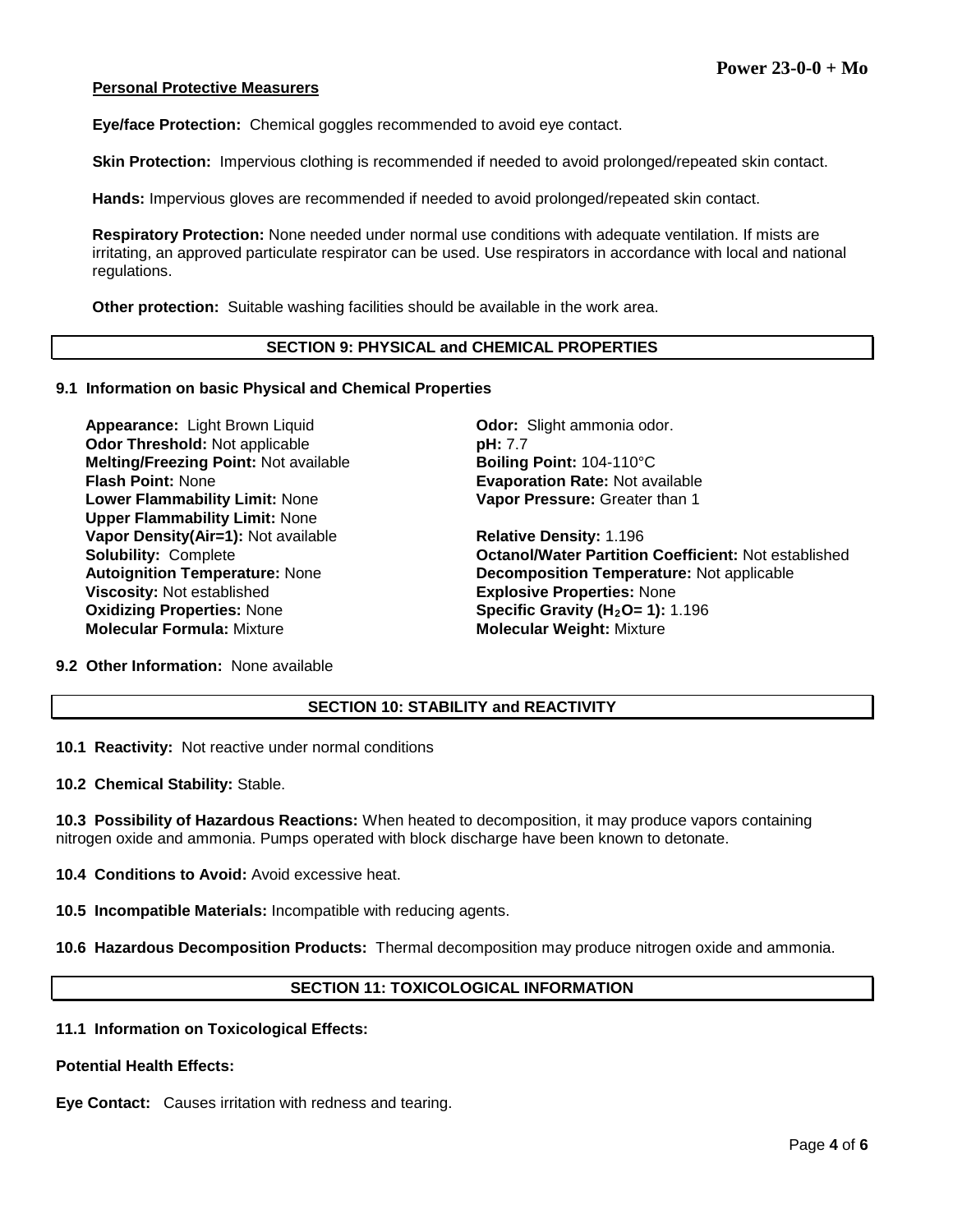**Skin contact:** Prolonged skin contact may cause irritation.

**Inhalation:** Excessive inhalation of mists may cause upper respiratory tract irritation.

**Ingestion:** Swallowing may cause gastrointestinal effects including nausea and diarrhea

**Acute toxicity:** No acute toxicity data available for the product. Calculated ATE for the mixture: Oral LD50 9049

Urea Ammonium Nitrate: Oral rat LD50 2950 mg/kg; Dermal rat LD50 >5000 mg/kg

**Skin corrosion/irritation:** Urea Ammonium nitrate is not irritating to rabbit skin.

**Eye damage/ irritation:** Urea Ammonium nitrate is irritating to rabbit eyes.

**Respiratory Irritation:** No data available. Expected to cause only temporary irritation.

**Respiratory Sensitization:** No data available.

**Skin Sensitization:** No data available. Not expected to cause skin sensitization.

**Germ Cell Mutagenicity:** Ammonium nitrate was negative in the AMES test and an in vitro mammalian chromosome aberration test (structurally similar chemicals)

**Carcinogenicity:** No data available. None of the components of this product are listed as carcinogens by IARC or the EU Dangerous Substances Directive.

**Reproductive Toxicity:** No data available.

#### **Specific Target Organ Toxicity**:

mg/kg

Single Exposure: No data available.

Repeat Exposure: No data available.

#### **SECTION 12: ECOLOGICAL INFORMATION**

**12.1 Toxicity:** No data available on the product Ammonium nitrate: 48 hr LC50 Cyprinus carpio 447 mg/L

**12.2 Persistence and degradability:** Biodegradation is not applicable to inorganic substances such as ammonium nitrate..

**12.3 Bioaccumulative Potential:** No data available.

**12.4 Mobility in Soil:** In the soil, product follows natural cycle to provide plant nutrients.

**12.5 Results of PVT and vPvB assessment:** Not required.

#### **12.6 Other Adverse Effects:** No data available.

## **SECTION 13: DISPOSAL CONSIDERATIONS**

#### **13.1 Waste Treatment Methods:**

Dispose in accordance with local/ and national regulations. Not considered hazardous waste according to EU regulations.